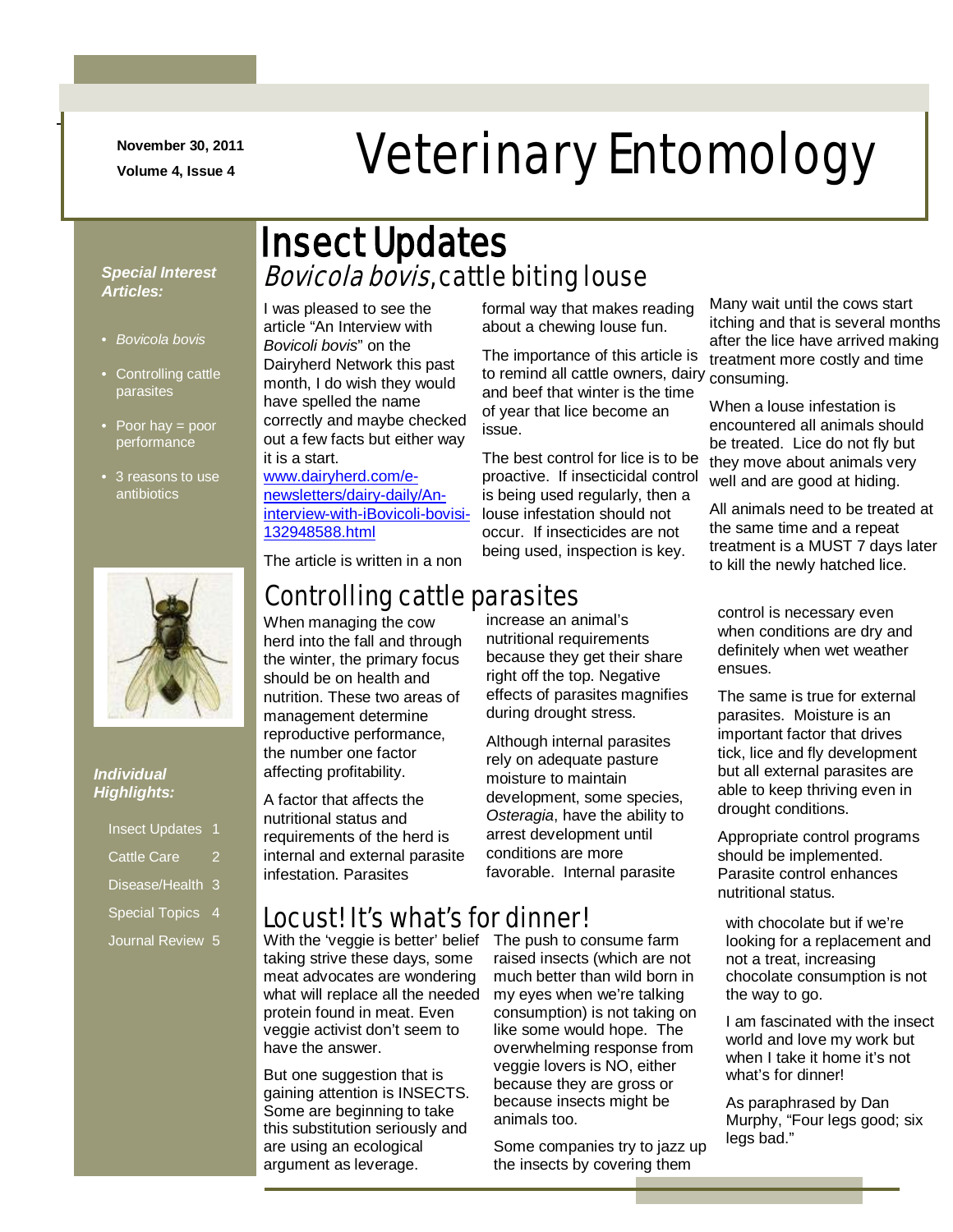## Veterinary Entomology **Page 2 of 6**



*"You are what you eat and the same is true for cows and calves."*

Winter feeding is the most expensive part of cow-calf production but few producers plan or think about the winter feeding program until winter is here.

Cattle Care

Winter feeding is more expensive since it comes from harvested hay and it will be more this year due to the drought.

Quantity and quality are both cost factors but feeding poor quality hay will result in poor cattle performance and eventually reduced returns.

It is recommended that forage be tested. Anything less than 8% crude protein is poor quality or if the total digestible nutrients are below 50%. Hay with poor quality requires supplemental feeding.

Feeding low cost hay leads to greater cost due to losses from inadequate nutrition.

The impacts of poor quality hay on cow performance:

- Loss of weight & body condition

- Reduced reproduction
- Lower calf survival rates

## Sand is great for cows, but other challenges exist

Feeding poor hay results in poor performance

<u>faceboo</u>



 Livestock Veterinary Entomology can now be found on the social media network - FACEBOOK.

[Like](http://www.facebook.com/home.php#!/pages/Livestock-Veterinary-Entomology/167510926643206) the page to find out more.

I'm up to 43 Likes but could use more. Please like the page. I hope to provide more updates.

Using sand in free-stall bases is trenches, pipes, tanks and the gold standard for dairies and enhances cow comfort. In addition it improves lying time, contributes to good udder health and clean cows, and improves cow footing.

There is only one reason to avoid sand, other than not available, and that is the difficulty it adds to manure handling and storage systems.

Sand is abrasive to handling equipment and tends to settle in

Large round bale storage

Large round bales reduce labor requirement, however, storage losses are generally much higher than small rectangular bales, particularly when stored outdoors.

There are a number of ways to minimize large round bale loss stored outside.

**Dense large round bale**: tighten the outer layer of bale. If the bale is not tight storages. Sand-laden manure needs to be managed daily by hauling or long-term concrete storages that operate as skimand-haul.

"Rule number one: Don't allow manure that contains sand or grit to enter places where, if it separates and settles, it could not be removed easily."

There are three primary reasons to separate sand.

1. To remove most of the sand

enough, microbes are going to use oxygen to break down the bale using moisture and nutrients.

**Covers**: round bales stored outside and covered with either plastic or canvas generally reduce deterioration compared to unprotected bales.

**Well-drained site**: selecting a good storage site is important in reducing bale

from the manure stream with no intention of using the removed sand for bedding. Just enough sand is removed to reduce downstream problems.

2. To reclaim sand clean enough for reuse as free-stall bedding and take advantage of cost savings.

3. To create a "sand-free" manure stream for further treatment as well as reclaim sand for free-stall bedding.

loss with little cost involvement. The storage site should not be shaded and should be open to circulate air, which will enhance drying conditions.

**Orientation of bale stack**: it's recommended to stack large round bales in rows, buff end-to-end, with three feet between rows, and orient in a north/south direction.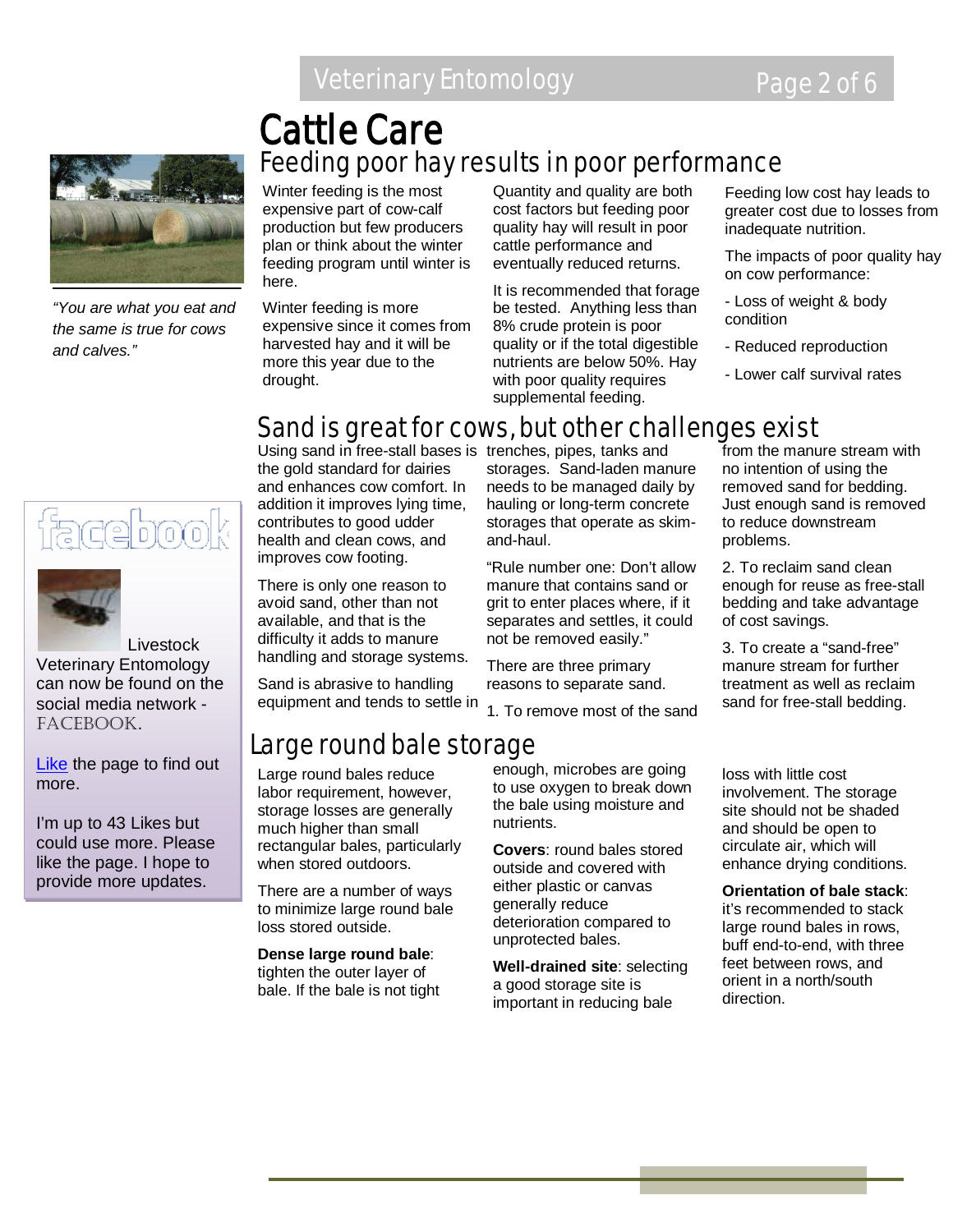# Human & Animal Disease & Health

## 3 reasons we use antibiotics in livestock

1. Antibiotics used in food animals approved as safe and effective by the Food and Drug Administration – the same agency that approves human medications.

labeled directions, or may be used off label (except for infeed medications) only under the direct supervision of a veterinarian.

3. Animals must be healthy to

are used according to their

2. Antibiotics in food animals

## A new way to vaccinate cattle

Scientists have developed a technique using a harmless parasite, which lives in cows but has not effect on their health, to carry medicines into the animals' bloodstream.

The manipulated parasite (created by researchers inserting key genetic material from a vaccine into the parasite's DNA) is

## Are you gambling with your herd's health?

If you've ever dealt with a clinical outbreak of *Salmonella*, you'll never forget how devastating the disease can be. But did you know that your herd could be carrying *Salmonella* even if the cows don't show clinical signs?

#### *Salmonella doesn't discriminate*

No herd is immune to *Salmonella*. If you think you don't have to worry because you've never had a clinical case of *Salmonellosis* on your operation, you're wrong.

*Salmonella* does tend to be more prevalent in herds with 500 cows or

## Rabies compendium available

The National Association of State Public Health Veterinarians, Inc. has made available the [Compendium of](http://www.cdc.gov/mmwr/preview/mmwrhtml/rr6006a1.htm?s_cid=rr6006a1_e&source=govdelivery)  [Animal Rabies Prevention and](http://www.cdc.gov/mmwr/preview/mmwrhtml/rr6006a1.htm?s_cid=rr6006a1_e&source=govdelivery)  [Control,](http://www.cdc.gov/mmwr/preview/mmwrhtml/rr6006a1.htm?s_cid=rr6006a1_e&source=govdelivery) 2011.

This report provides recommendations for public heath officials, veterinarians, animal control officials, and other parties engaged in rabies prevention and control activities and should serve as the basis for standardizing procedures among jurisdictions. The

intended to be injected into cattle, where it thrives in the bloodstreams and slowly releases small amounts of the vaccine.

This type of treatment could offer longterm protection against common conditions such as foot-and-mouth disease or bovine tuberculosis, as well

more (61%), but smaller herds are still at risk. 41.5% of herds with less than 500 cows tested positive for *Salmonella.*

Research shows that organic operations are just as susceptible to *Salmonella*.

There are more than 2,200 different serotypes of *Salmonella*. "Even your 'garden variety' types can cause disease in humans and animals," explains David Wolfgang, extension veterinarian.

*Salmonella* spreads easily. The source of infection is usually feces from infected animals but it can be difficult to tell which cows are shedding.

updated guidelines include the national case definition for animal rabies and clarifies the role of the CDC rabies laboratory in providing confirmatory testing of suspect animals.

There is a potential of rabies in cattle and horses. Clinical signs of rabies in cattle include:

- Sudden change in behavior
- Progressive paralysis
- Ataxia
- Abrupt cessation of lactation in dairy animals
- Hypersensitivity/alertness
- Abnormal bellowing
- Paralysis of the throat
- Drooling
- Head extension
- Bloat
- Choking behavior

enter the food chain. Prudent and judicious use of FDAapproved antibiotics allows producers and veterinarians to address infectious disease challenges in food animals and provide healthy animalderived food products.



as a range of other diseases.

Scientists also hope to adapt this method to carry medicines as well as vaccines in order to deliver drug treatments against common cattle diseases.

It is hoped that this approach will help to control or eradicate major cattle diseases.

*Salmonella* presence on a farm is of concern to workers and to the public.

*Salmonella* can cause reduced milk yield, weight loss, poor reproduction, abortion and an increase in metabolic disease.

There are many ways to limit animals' exposure to *Salmonella* and keep cows healthy and productive.

#### Faulty vaccine likely source of FMD outbreak in Paraguay

The foot-and-mouth case in Paraguay this past September is believed to be caused by a flawed vaccine that was intended to protect livestock from the disease.

The FMD case led to the termination of over 1000 cattle and significant economic losses.

Laboratory tests have pointed to "human error" and "negligence" in the vaccine used.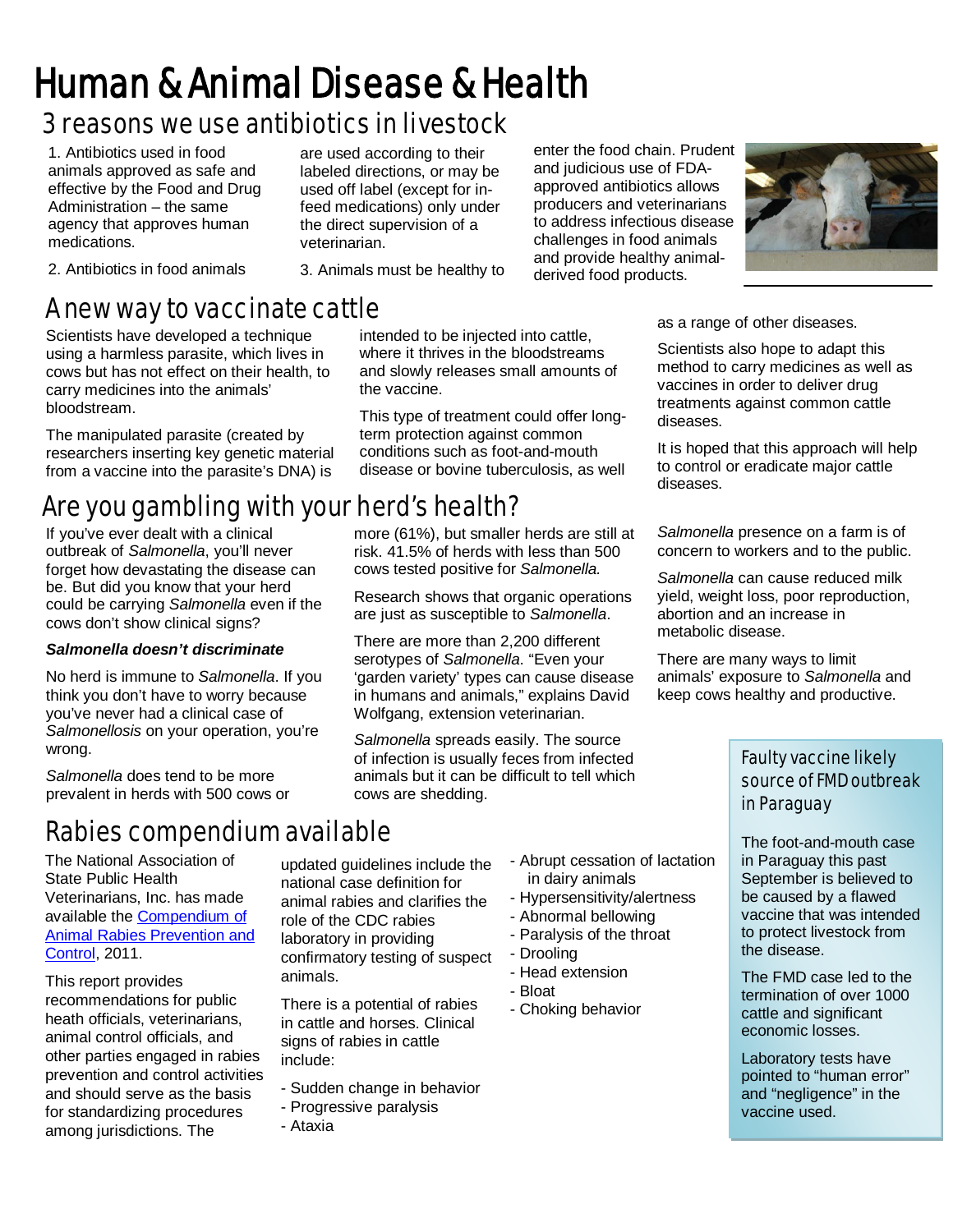## Veterinary Entomology **Page 4 of 6**

# **Special Topics of Interest<br>Fences lost in wildfires – apply for assistance**

The Texas and Southwestern Cattle Raisers Association (TSCRA) wants to remind ranchers whose fences were lost or damaged in the wildfires to apply for the U.S. Department of Agriculture's (USDA) Emergency Conservation

Program (ECP) funding at their local Farm Service Agency office.

### Income tax relief for weather-related sales of livestock

Thi[s article](http://osufacts.okstate.edu/docushare/dsweb/Get/Document-3188/AGEC-788web11.pdf) written by OSU extension talks about an IRS election to assist in deferring taxes for large number of cattle being sold this past year due to the drought. The article is written for Oklahoma but surely is true for Texas as well.

## Spreading of manure

Surface applied manure should be incorporated the same day as applying. Immediate incorporation retains the most nitrogen, reduces odor and reduces the risk of runoff. This of course is more pertinent during the warmer weather than during the cool winter months.

It is suggested that anyone that sold livestock because of unfavorable weather conditions take this article to their tax preparer.

**How to make the Election** The election to defer the payment of tax on the gain by purchasing replacement livestock is made by not

A light rain is good and helps incorporate surface applied manure. A big fast rain is not so good because it increases the risk of runoff. Always choose the least risky fields to apply manure too.

Manure can be injected and this reduces odor and nitrogen losses to the air.

reporting the deferred gain on the tax return and by attaching a statement to the tax return showing all the details of the involuntary conversion, including: Evidence of drought, amount of gain realized, number of livestock sold and number of livestock that would normally be sold

If there is a chance for the ground to freeze, apply the manure in fields with the very least risk of runoff, no areas with slopes leading to water. Leaving any field rough tilled or with heavy residue this fall will provide greater safety for winter applications. And cover crops would be an excellent addition too.

## Texas cattle producers consider feeding whole cotton plants

Texas beef producers are exploring the use of whole cotton plants as a protein source for cattle due to extreme drought conditions.

A Texas AgriLife Research nutritionist and a Texas AgriLife Extension forage specialist in College Station were both asked to test the nutrition value of cotton plant samples.

The preliminary results were quite

interesting.

"Although a non-traditional feedstuff for cattle, the presence of the cotton seed with its high fat content and cellulose (lint) provides for a fairly high quality feedstuff," said Dr. Tyron Wickersham. "The fat content is quite a bit higher than would normally be fed to beef cattle and some scouring may occur, but the animals do well with the cotton diet."

Wickersham suggests the cotton could be used as a source of supplemental energy.

Meanwhile, Dr. Gaylon Morgan, AgriLife Extension state cotton specialist, notes most cotton defoliation or desiccation products prohibit grazing or feeding to livestock for at least 30 – 45 days. So be sure to read the product label for minimal restrictions.

## Fast-food dining most popular among middle incomes

A new national study of eating out and income shows that fast-food dining becomes more common as earnings increase from low to middle incomes, weakening the popular notion that fast food should be blamed for higher rates of obesity among the poor.

"There is a correlation between obesity and lower income, but it cannot be solely attributed to restaurant choice," said J. Paul Leigh, professor of public health sciences at UC Davis. "Fastfood dining is most popular among the middle class, who are less likely to be

obese."

It was also found that as income rose, so did the visits to full-service restaurants with a full range of food choices.

The fast-food industry attracts the middle class by locating restaurants right off freeways in middle-income areas and by offering products that appeal to a large proportion of Americans.

"Low prices, convenience and free toys target the middle class – especially

budget-conscious, hurried parents – very well," said Leigh.

- Additional correlations:
- Men were more likely than women to go to both fast-food and full-service restaurants.
- People with more education were more likely to go to full-service restaurants.
- People who worked more hours were more likely to go to both
- Smokers were more likely to go to fast-food rather than full-service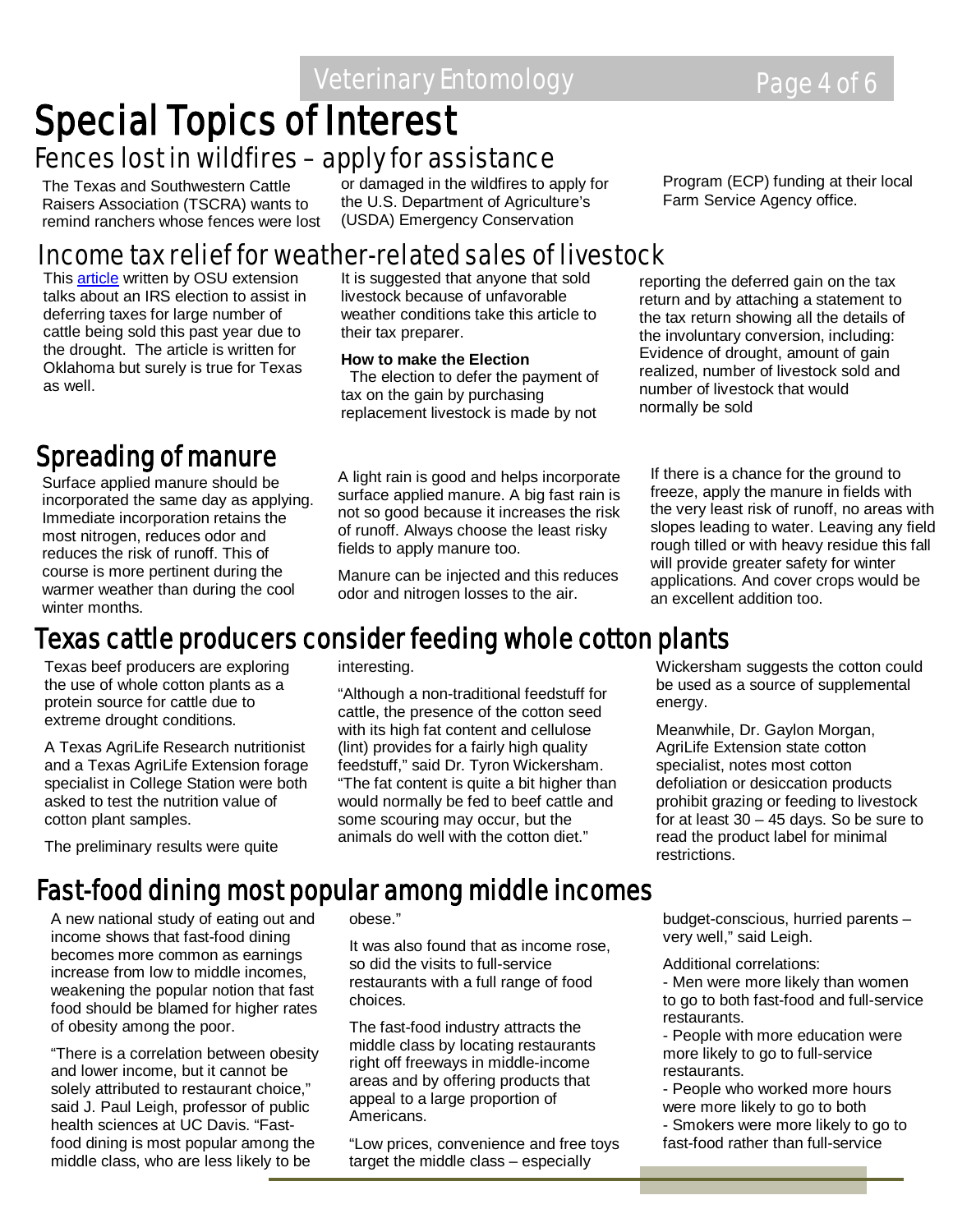# Journal Reviews

#### Impact of house fly salivary gland hypertrophy virus (MdSGHV) on a heterologous host, Stomoxys calcitrans. 2011. Geden et al. J Med Entomol. 48: 1128-1135

House fly salivary gland hypertrophy virus (MdSGHV) was injected into stable fly males and females in the laboratory for examination.

MdSGHV increased the mortality of both male and female stable flies and

decreased the fecundity rate of females from an average of 50 eggs produced per day to 2 eggs produced per day.

Although the stable flies did not develop symptoms of salivary gland hypertrophy, titers were found in the bodies of the

flies.

**The Impact.** Work is still being conducted on MdSGHV, but these results provide positive reinforcement that it will be effective on stable flies as well as house flies in reducing survival and egg production.

#### Retention of *Campylobacter* (Campylobacterales: Campylobacteraceae) in the house fly (Diptera: Muscidae). 2011. Skovgard et al. J Med Entomol. 48: 1202-1209.

The house fly has been implemented to carry several different pathogens on their bodies and mouthparts. *Campylobacter* was applied to house flies in the laboratory and assays were taken at various intervals to see the extent at which the bacteria could be transmitted.

The inoculated flies were housed at varying temperatures to observe the effects on the bacteria. *Campylobacter* was detected on the mouthparts of all flies 24 hr post inoculation when reared at 15°C but declined significantly has the temperature increased. Retention time

for the bacteria fell dramatically with increased temperatures.

**The Impact**. Although house flies are capable of carrying *Campylobacter* on their mouthparts, transmission decreases significantly in warm temperatures and after 24 hrs, making them short distance carriers.

#### The impact of overgrazing on dung beetle diversity in the Italian Maritime Alps. 2011. Negro et al. Environ Entomol. 104: 1081-1092.

Dung beetles in alpine habitats are valuable ecological contributors that little are known about in the terms of their direct or indirect relationships with pastoral activities.

This study aimed to assess whether dung beetle diversity was influenced by

different intensities of cattle grazing.

With the use of pitfall traps, it was determined that evenness and diversity were significantly higher at the ungrazed than at the overgrazed site due to even distribution.

The data showed that only one species

of beetle chose overgrazed pastures and all the other species selected the ungrazed sites.

**The Impact**. To conserve local dung beetle assemblages, especially in protected areas, cattle overgrazing should be avoided.

#### High *Trypanosoma cruzi* (Kinetoplastida: Trypanosomatidae) prevalence in *Triatoma sanguisuga* (Hemiptera: REduviidea) in Southeastern Louisiana. 2011. Cesa et al. J Med Entomol. 48: 1091-1094.

A human case of autochthonous Chagas parasite infection was reported in a rural part of New Orleans, LA in June 2006, making this the sixth known human case.

The authors started collecting for *Triatoma sanguisuga* (kissing bug) insects at this location from May 2007 until November 2007. *T. sanguisuga* is the vector of *Trypanosoma cruzi,* which causes Chagas disease, in humans.

During the time period, 298 adult kissing bugs were collected dead and alive and 60.4% tested positive for

*Trypanosoma cruzi*.

**The Impact.** The identification of so many vector carrying insects in a single location is never good, especially when carrying a disease that was not typically found to be transmitted in the United States.

#### Molecular detection of *Bartonella* species in ticks from Peru. 2011. Billeter et al. J Med Entomol. 48: 1257-1260.

The DNA of ticks in Peru were tested for the presence of *Bartonella* species.

*Bartonella* species lead to very detrimental diseases such as Carrion's disease and Trench fever. Humans are the reservoir host for both of these disease vectors that are

known to be transmitted by sand flies and the human body louse.

Out of 103 ticks only four ticks were found to carry *Bartonella.* Although this is a small number, this is the first reported detection of *Bartonella* in ticks from Peru.

**The Impact**. The tested ticks are in Peru and the diseases implied do not occur in the US but knowing that ticks can also vector such detrimental diseases is enlightening and frightening at the same time.